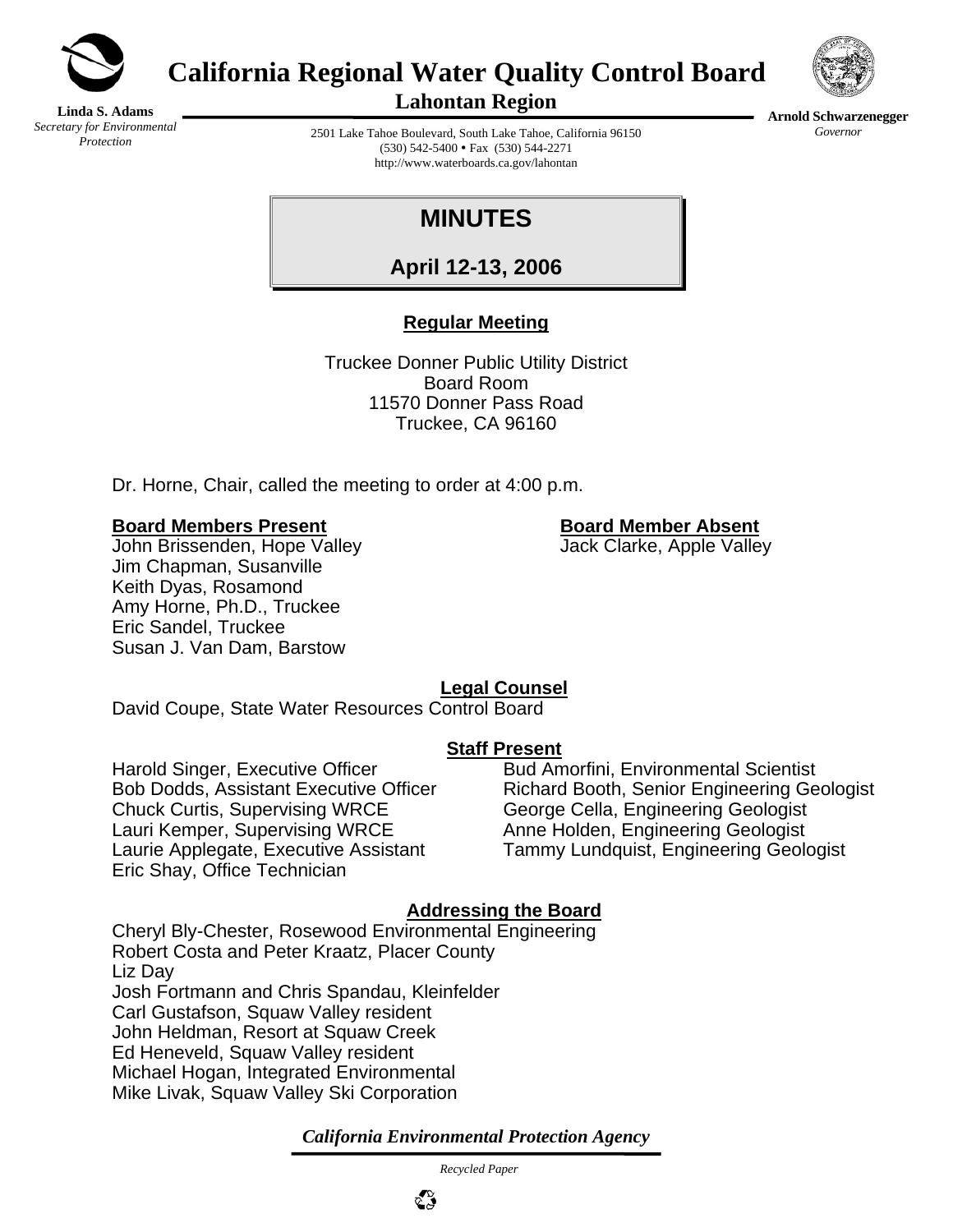Peter Petty, Peters Shorthand Reporting Corporation Pam Rocca Craig Seltenrich, ECORP Consulting Lisa Wallace, Truckee resident

## **OTHER BUSINESS**

#### **1. Executive Officer's Report**

Mr. Singer discussed items from the April 2006 written report. He handed out a copy of a letter to John Singlaub, Executive Director of the Tahoe Regional Planning Agency, dated April 10, 2006 containing Regional Board staff comments regarding the draft fuel reduction and forest restoration plan for the Lake Tahoe Basin.

Mr. Singer also discussed the following: possible pond overflows and pond treatment at Leviathan Mine; Regional Board staff comments regarding regulations proposed by the California Board of Forestry that would allow green tree thinning in stream environment zones in the Tahoe Basin; and a recent State Board Order adopted on petition related to an Order of the Los Angeles Regional Board.

Mr. Singer reminded the Board of the April 1 deadline for submittal of Form 700.

The afternoon session recessed at 5:00 p.m.

### **Regular Meeting, Continued 7:00 p.m., April 12, 2006**

Dr. Horne, Chair, called the meeting to order at 7:00 p.m. Board members present: John Brissenden, Jim Chapman, Keith Dyas, Eric Sandel and Susan Van Dam. Board member absent: Jack Clarke.

## **2. PUBLIC FORUM**

Carl Gustafson, Squaw Valley resident, thanked the Board for their concern about Squaw Creek. Mr. Gustafson discussed findings of the publication "*State of Sierra Waters, A Sierra Nevada Watersheds Index*," by the Sierra Nevada Alliance as it relates to the impairment of Squaw Creek.

Mr. Singer responded that although the data in the Sierra Nevada Alliance report may be accurate, some of the conclusions are questionable. Mr. Singer will meet with members of the Sierra Nevada Alliance to discuss his concerns regarding the conclusions of the report.

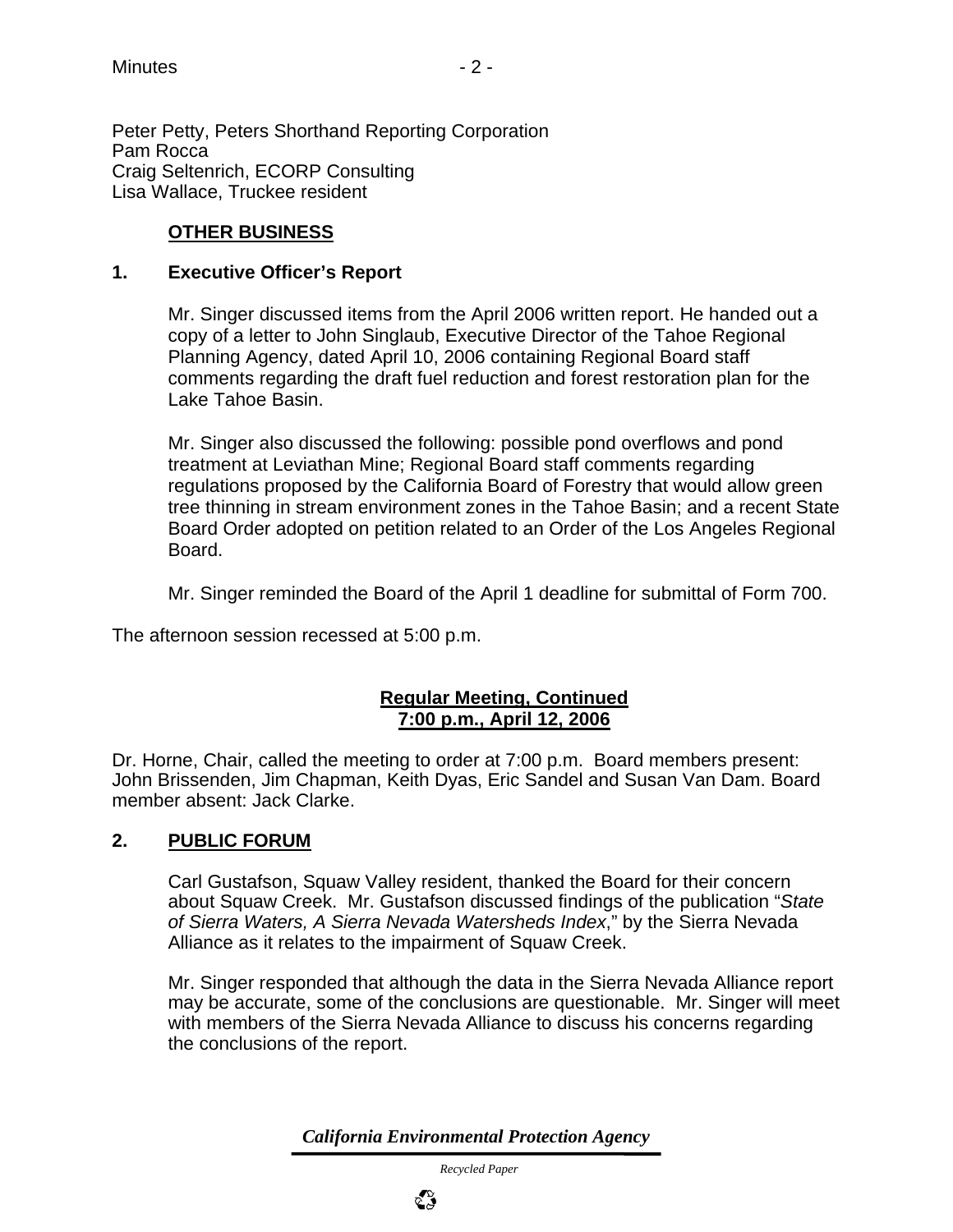Lisa Wallace, Truckee resident, discussed the impact of the July 2005 Kings Beach sewage spill on the local economy. Ms. Wallace read excerpts from various newspaper articles on the economic impacts to local businesses.

## **MINUTES**

### **3. Minutes of the Regular Meeting of March 8 and 9, 2006 in Lancaster, California**

• **Motion:** Moved by Mr. Dyas, seconded by Mr. Sandel and **unanimously carried** to adopt the March 8-9, 2006 minutes as proposed. Note: Mr. Chapman abstained.

### **4. ADOPTION OF THE UNCONTESTED CALENDAR**

Items 5 and 6 were removed from the uncontested calendar to be considered separately by the Board. Item 10 remained on the uncontested calendar.

• **Motion:** Moved by Mr. Brissenden, seconded by Mr. Sandel and **unanimously carried** to adopt Item 10 on the uncontested calendar.

#### **AMENDED NPDES PERMIT**

#### **5. Tahoe Keys Property Owners Association Lagoon and Marina Water Circulation System, Board Order No. R6T-2004-0024A1, WDID 6A90089000, El Dorado County**

Lauri Kemper gave the staff presentation. Ms. Kemper handed out and discussed a document entitled TKPOA Water Quality Analysis During Circulation System Operation and a map showing the intake and discharge sampling locations. Ms. Kemper revised the staff recommendation to maintain a weekly sampling frequency for total kjeldhl nitrogen, total phosphorus, acid soluble aluminum and fecal coliform instead of reducing the frequency to monthly.

• **Motion:** Moved by Mr. Sandel, seconded by Mr. Brissenden **and unanimously carried** to adopt the amended NPDES permit with the changes suggested by Ms. Kemper.

#### **AMENDED WASTE DISCHARGE REQUIREMENTS**

#### **6. Resort at Squaw Creek, Board Order No. 6-93-26A5, Placer County**

Mr. Sandel explained that his request to remove this item from the uncontested calendar for further discussion was not due to an objection to the herbicide Lontrel, but to the proposed change of procedure found on the bottom of page 3 of the Order. The change, as proposed, would allow the Board to delegate authority to the Executive Officer to grant approval of Technical Review Committee (TRC) and staff recommended changes to the CHAMP regarding herbicide, fungicide and fertilizer use at the golf course. Mr. Sandel suggested the delegation of authority to the Executive Officer be deleted from the Order.

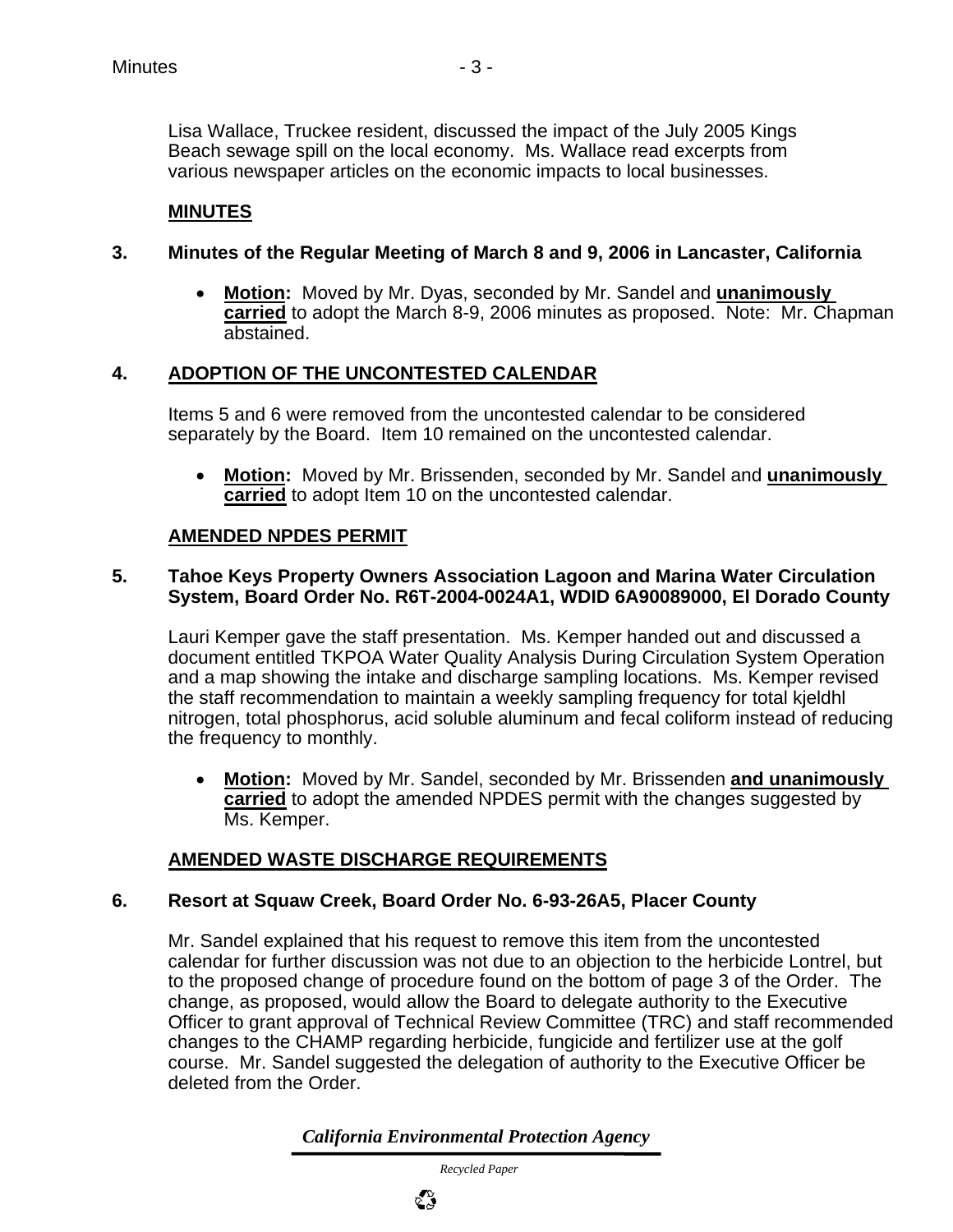Addressing the Board: Liz Day; Pam Rocca; Carl Gustafson; Josh Fortmann and Chris Spandau, Kleinfelder; John Heldman, Resort at Squaw Creek.

Lauri Kemper and George Cella, Lahontan Water Board staff, responded to questions from interested parties and the Board.

• **Motion:** Moved by Mr. Sandel and seconded by Mr. Dyas to adopt the amended Order permitting the use of Lontrel and deleting all reference within the Order to delegating authority to the Executive Officer.

Mr. Chapman suggested that the Board consider amending the Order to eliminate the use of Roundup and 2,4-D, given the testimony heard by the Board regarding the preferred use of Lontrel to Roundup and 2,4-D. Dr. Horne noted her preference to wait for a recommendation from the TRC before taking such an action. Mr. Singer commented that the item had not been publicly noticed to remove Roundup and 2,4-D from the CHAMP. He recommended that prior to taking such an action, the Board refer the matter to the TRC for review and notice the proposed action for public comment. Mr. Chapman stated he would be willing to support the motion if it included a request for feedback from the TRC, the discharger, Regional Board staff and the public regarding amending the Order to eliminate the use of Roundup and 2,4-D. Dr. Horne suggested the Board first vote on the motion on the floor and then provide direction to staff.

Dr. Horne restated the motion on the floor.

Voting yes: Mr. Dyas, Dr. Horne, Mr. Sandel and Ms. Van Dam Voting no: Mr. Brissenden and Mr. Chapman

Motion carried 4-2.

Mr. Sandel suggested the Board direct Mr. Singer to write a letter to the TRC asking them to revisit the use of Roundup and 2,4-D. The Board concurred.

Mr. Chapman commented that by voting no he was not opposing the use of Lontrel. He noted he would support a future amendment allowing the use of Lontrel and deleting the use of 2,4-D and Roundup.

## **ENFORCEMENT ACTION**

**7. Kinder Morgan Energy Partners, Consideration of Referral to the California Attorney General for Judicially Imposed Civil Liabilities for a Fuel Pipeline Spill on or about April 1, 2005 in an Area Near Norden**

Chuck Curtis gave the staff presentation and recommended the Board adopt the Resolution as proposed.

• **Motion:** Moved by Mr. Sandel, seconded by Mr. Brissenden and **unanimously carried** to adopt the Resolution as proposed.

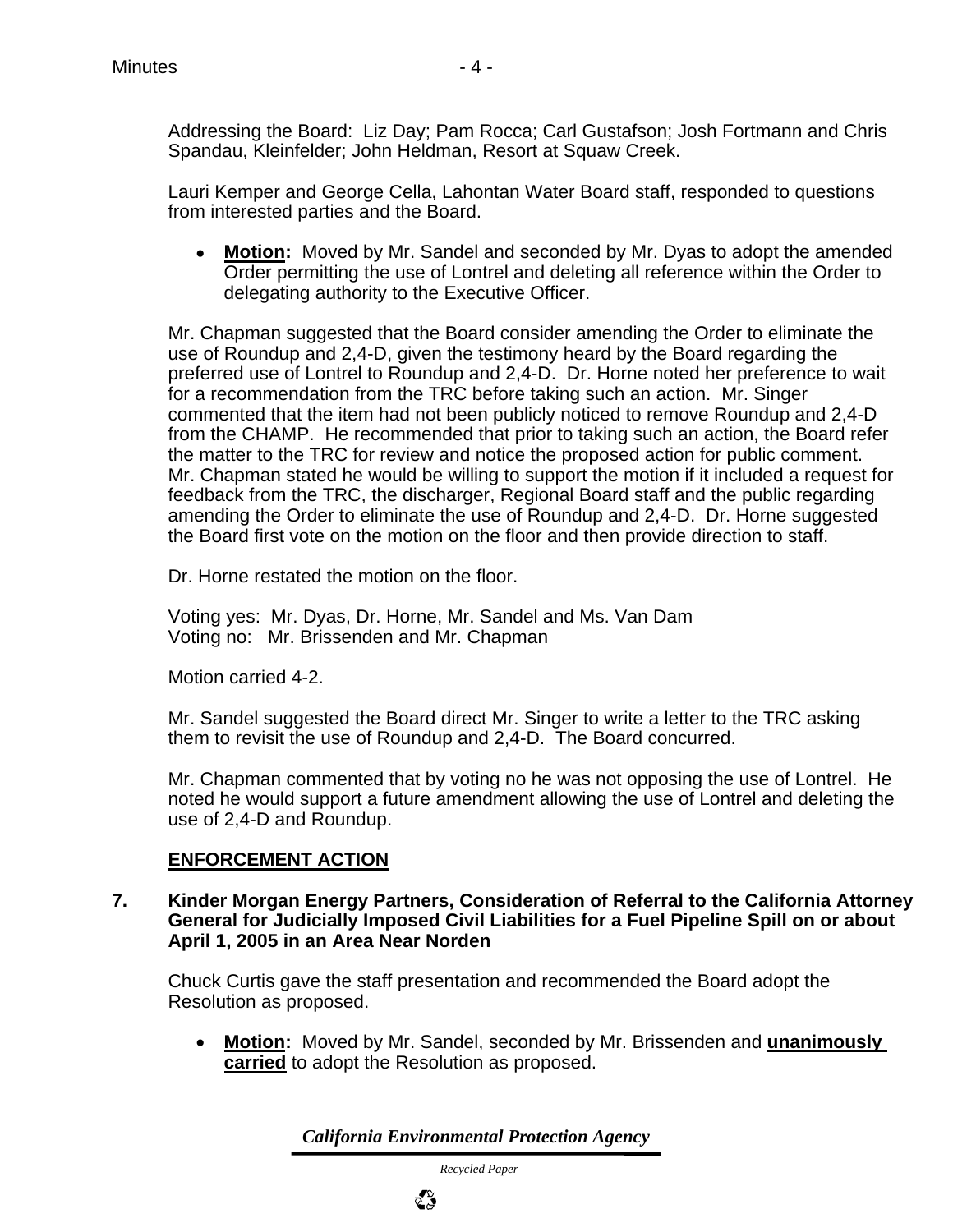### **PLANS AND POLICIES**

- **8.** *Public Hearing* **Consideration of a Proposed Amendments to the Water Quality Control Plan for the Lahontan Region to: 1) Clarify the Applicability of Waste Discharge Prohibitions to Storm Water Discharges, and 2) Provide a Provision for Compliance Schedules in NPDES Permits, and a Related Environmental Document** 
	- Note: This item was transcribed by an electronic court reporter. To purchase a transcript, contact Peters Shorthand Reporting Corporation at (916) 362- 2345.

Dr. Horne opened the public hearing.

Bud Amorfini gave the staff presentation and answered questions from the Board. He recommended the Board certify the substitute environmental document and adopt the Basin Plan amendments as proposed. Mr. Chapman discussed the funding constraints of the California Department of Transportation.

Dr. Horne closed the public hearing.

• **Motion:** Moved by Mr. Dyas, seconded by Mr. Sandel **and unanimously carried** to certify the substitute environmental document and adopt the Basin Plan amendments as proposed.

#### **STATUS REPORT**

#### **9. Status Report on Pathway 2007 Process for Lake Tahoe**

Lauri Kemper gave the status report. The Board took no action.

#### **OTHER BUSINESS**

 **10. Adoption of the Priority List for the Emergency, Abandoned, Recalcitrant (EAR) Account, Fiscal Year 2006-2007** 

(The Board adopted this item. See Item 4 – Adoption of the Uncontested Calendar.)

#### **12. CLOSED SESSION**

The Board met in closed session from 9:35 p.m. to 9:59 p.m. to discuss Item j.

The evening session recessed at 10:00 p.m.

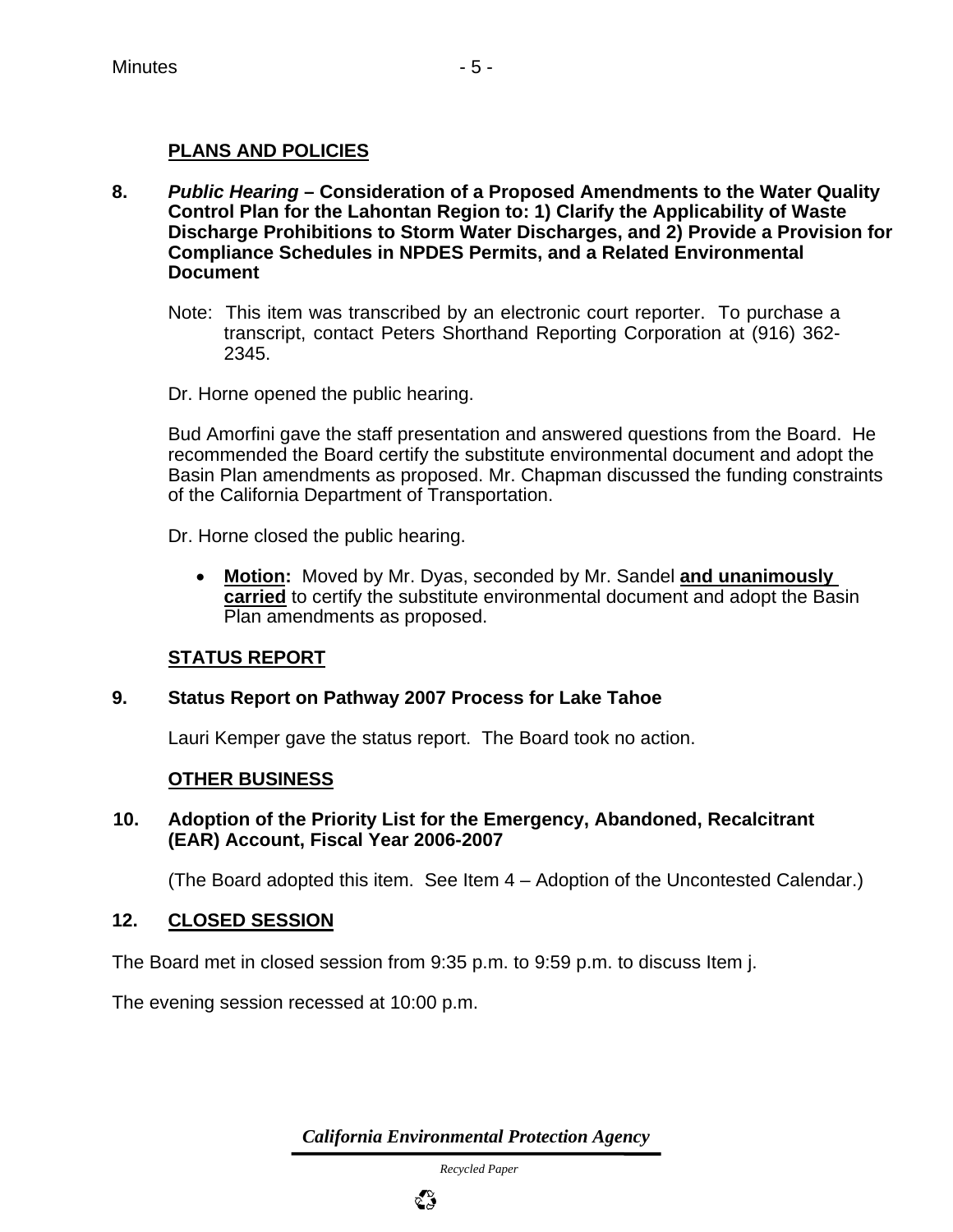## **Regular Meeting, Continued 8:30 a.m., April 13, 2006**

Dr. Horne, Chair, called the meeting to order at 8:30 a.m. Board members present: John Brissenden, Jim Chapman, Keith Dyas, Eric Sandel and Susan Van Dam. Board member absent: Jack Clarke.

## **PLANS AND POLICIES**

- **13.** *Public Hearing* **Consideration of an Amendment to the Water Quality Control Plan for the Lahontan Region to Adopt a Total Maximum Daily Load for Sediment in Squaw Creek, Placer County, and a Related Environmental Document** 
	- Note: This item was transcribed by an electronic court reporter. To purchase a transcript, contact Peters Shorthand Reporting Corporation at (916) 362- 2345.
	- Mr. Sandel declared a conflict of interest with this item.

Dr. Horne opened the public hearing.

Anne Holden gave the staff report and answered questions from the Board. Also answering questions from the Board: Harold Singer, Chuck Curtis, Bud Amorfini and David Coupe. Ms. Holden recommended the Board adopt the Resolution certifying the substitute environmental document and approving the Basin Plan amendment as proposed.

Providing testimony to the Board: Robert Costa and Peter Kraatz, Placer County; Mike Livak, Squaw Valley Ski Corporation; Craig Seltenrich, ECORP Consulting; Cheryl Bly-Chester, Rosewood Environmental Engineering; Carl Gustafson; Michael Hogan, Integrated Environmental; Ed Heneveld; Lisa Wallace, Truckee River Watershed Council; and Pam Rocca.

With no further testimony, Dr. Horne closed the public hearing, followed by Board member discussion.

• **Motion:** Moved by Mr. Dyas, seconded by Mr. Brissenden **and unanimously carried** to certify the substitute environmental document and adopt the Resolution as proposed. Note: Mr. Sandel did not vote.

## **OTHER BUSINESS**

#### **11. Reports by Chair and Board Members**

Mr. Dyas noted that former Regional Board member Bishop Henry Hearns was recently elected Mayor of the City of Lancaster.